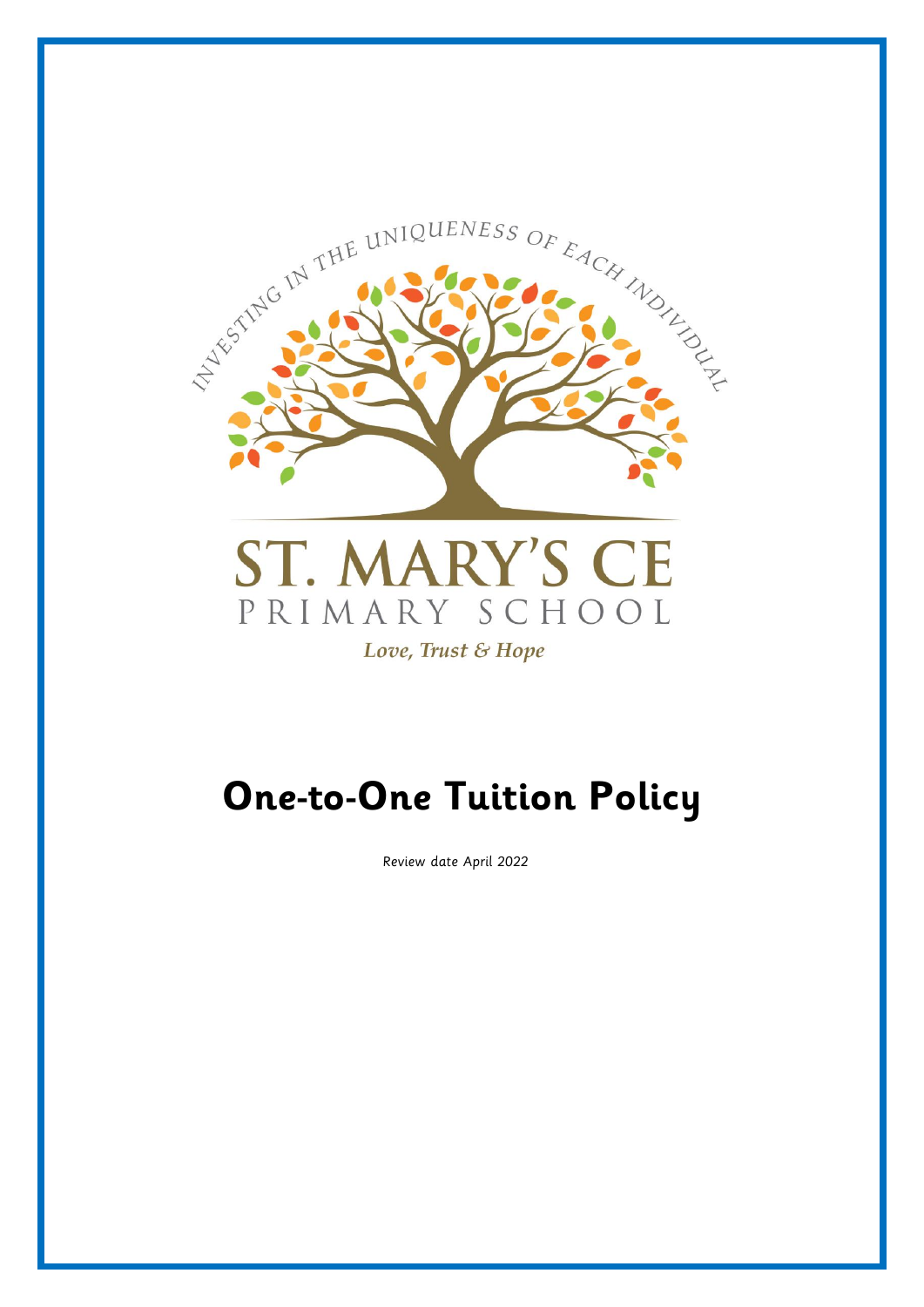#### **Contents:**

## [Statement of intent](#page-2-0)

- 1. [Legal framework](#page-3-0)
- 2. [Background](#page-3-1)
- 3. [Roles and responsibilities](#page-4-0)
- 4. [Staff behaviour](#page-6-0)
- 5. [Allegations against staff](#page-6-1)
- 6. [School-organised one-to-one tuition procedures](#page-6-2)
- 7. [Private internal tutoring](#page-8-0)
- 8. [Private external tutoring](#page-8-1)
- 9. [Monitoring and review](#page-8-1)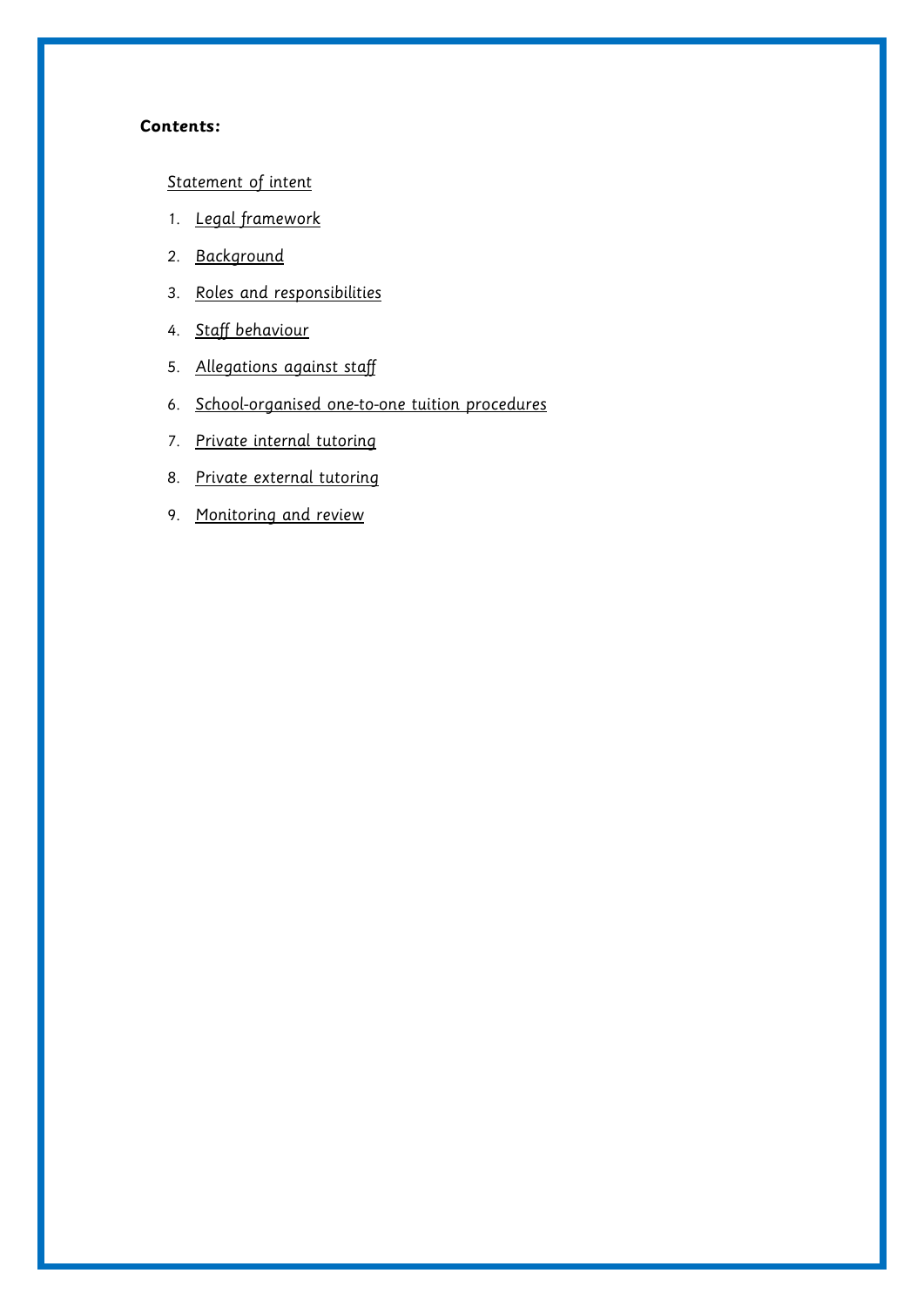## <span id="page-2-0"></span>**Statement of intent**

St Mary's Primary School understands its responsibility to provide additional support and teaching to pupils who require it. Staff who take on this responsibility will comply with the procedures outlined in this policy, for the safety of pupils and themselves, and to ensure the most effective delivery of additional support and teaching.

This policy aims to:

- Support teachers who offer additional one-to-one support and teaching to pupils who require it.
- Inform teachers of the appropriate behaviour that is expected of them when they are supporting and teaching pupils on a one-to-one basis.
- Outline the procedures that should be followed when teachers are working one-to-one with pupils.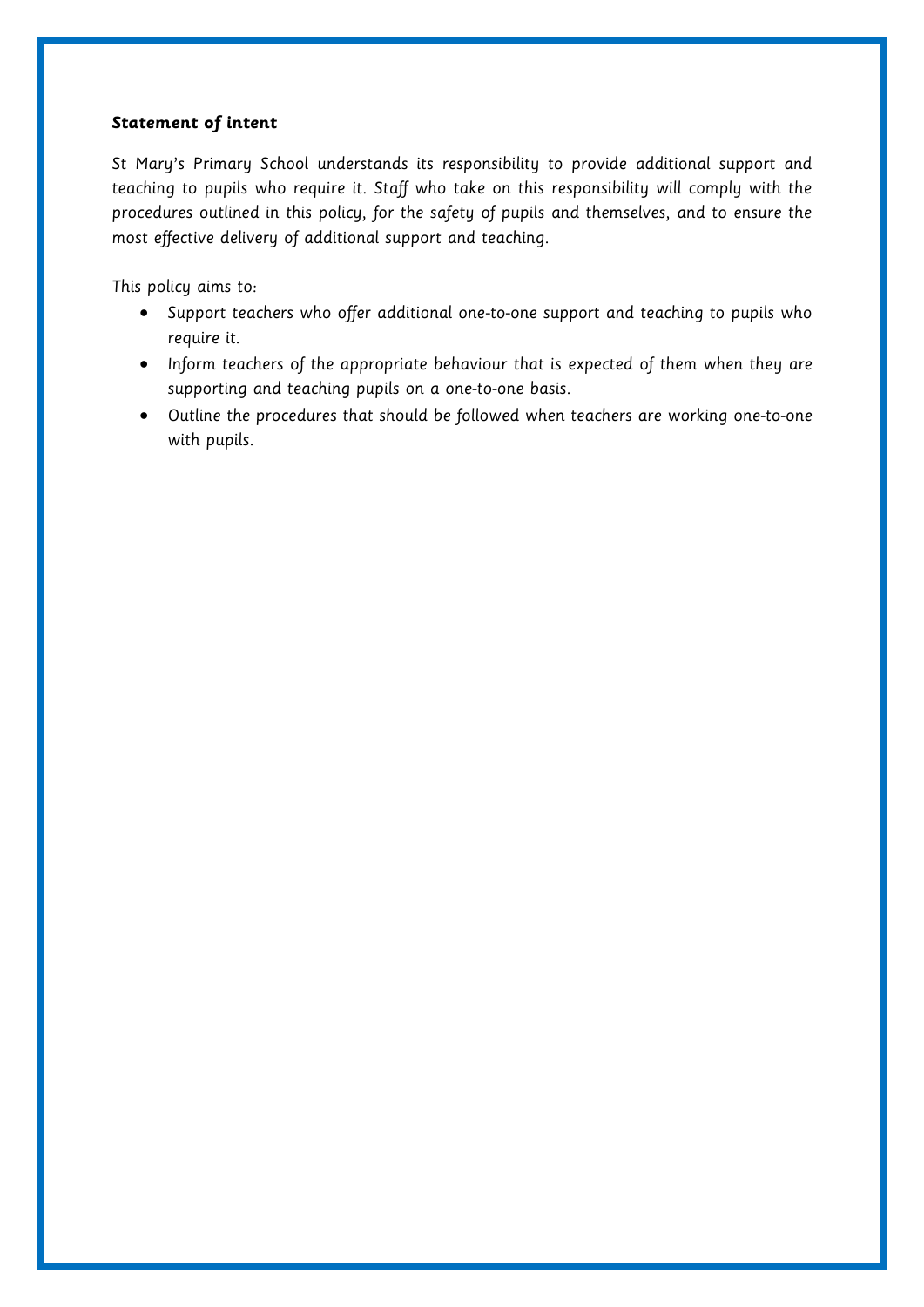## <span id="page-3-0"></span>**1. Legal framework**

- 1.1. This policy has due regard to all relevant legislation including, but not limited to, the following:
- Equality Act 2010
- Data Protection Regulation 2018
- General Data Protection Regulation
- 1.2. This policy has due regard to all relevant guidance including, but not limited to, the following:
- DfE (2018) 'Keeping children safe in education'
- DfE (2015) 'Special educational needs and disability code of practice: 0 to 25 years'
- 1.3. This policy operates in conjunction with the following school policies:
- Child Protection and Safeguarding Policy
- Staff Handbook
- Allegations of Abuse Against Staff Policy
- Supporting Pupils with Medical Conditions
- Behavioural Policy
- Data Protection Policy

## <span id="page-3-1"></span>**2. Background**

- 2.1. One-to-one tuition refers to when the school organises for a teacher to offer additional support and teaching to a pupil who requires it, e.g. pupils with SEND.
- 2.2. Working on a one-to-one basis with pupils can mean a higher level of exposure to risks, such as accusations of inappropriate behaviour, compared to working with a full class of pupils; as such, additional precautionary action will be implemented prior to one-to-one tuition being offered.
- 2.3. School-organised one-to-one tuition will only be used as a method of teaching when it has been established by the head teacher and other relevant members of staff, such as the SENCO and DSL, as the most appropriate and effective way of working with a particular pupil.
- 2.4. For the purposes of this policy, 'the teacher' refers to the teacher who is delivering the one-to-one tuition to the pupil concerned.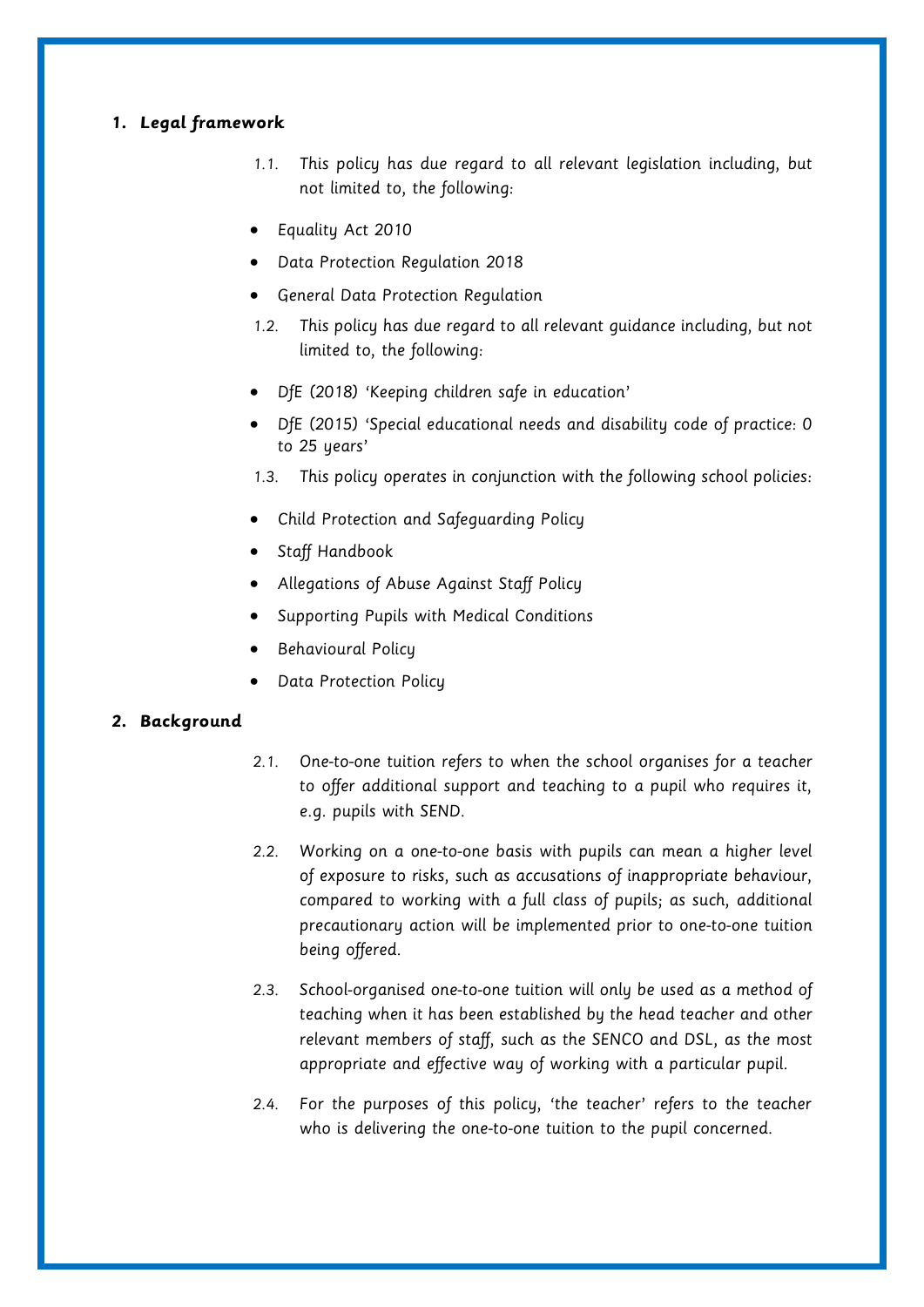- 2.5. For the purposes of this policy, 'the pupil' refers to the pupil who is receiving one-to-one tuition.
- 2.6. For the purposes of this policy, the 'tutor' refers to a member of staff offering **private** one-to-one tuition sessions to a pupil, i.e. tutoring that has not been directly arranged by the school, but by the tutor.
- 2.7. For the purposes of this policy, the 'tutee' refers to a child who is receiving **private** tuition from a teacher at the school, who is not necessarily a pupil at the school.

#### <span id="page-4-0"></span>**3. Roles and responsibilities**

- 3.1. The head teacher is responsible for:
- Assessing, in conjunction with other relevant members of staff, if oneto-one tuition is the most appropriate form of teaching for the pupil and approving the tuition.
- Monitoring the progress being made during school-organised one-to-one tuition against set targets.
- Relaying progress made to the parents of the pupil, when appropriate, during a meeting.
- Ensuring that the teacher has the necessary level of checks, such as an enhanced DBS.
- Ensuring that the teacher delivering school-organised one-to-one tuition has the appropriate and necessary levels of training.
- 3.2. The teacher is responsible for:
- Behaving in an appropriate manner when conducting one-to-one tuition sessions.
- Ensuring that another member of staff, e.g. the SENCO, is aware of any scheduled one-to-one tuition sessions.
- Ensuring that when out-of-school tuition sessions, e.g. home visits, are scheduled, written parental permission is obtained first.
- Ensuring that a parent's emergency number is obtained prior to any one-to-one tuition sessions.
- Meeting with the SENCO on a termly basis to communicate the pupil's progress.
- Informing the head teacher (DSL) of any developments that could lead to any perceived risks, e.g. a pupil acting inappropriately towards the teacher.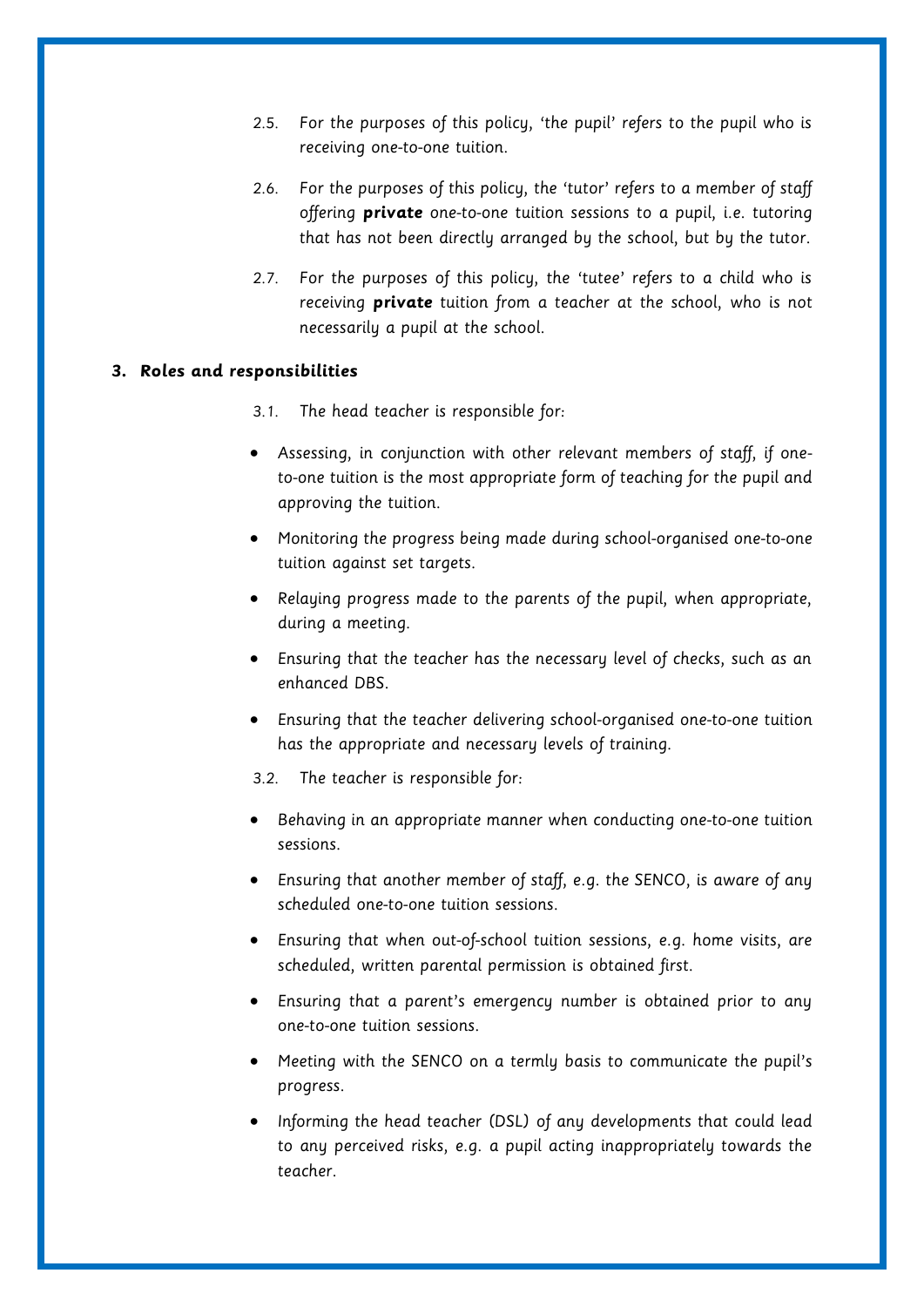- Submitting applications to the head teacher to provide private tutoring.
- 3.3. The SENCO is responsible for:
- Assessing, in conjunction with the head teacher, if school-organised oneto-one tuition is appropriate for a pupil.
- Supporting the teacher with any concerns they may have regarding the progress of the pupil, or any concerning developments in the pupil's behaviour.
- 3.4. The DSL is responsible for:
- Ensuring that the pupil feels comfortable and safe during schoolorganised one-to-one tuition sessions.
- Ensuring that the teacher is operating the school-organised one-to-one tuition sessions in a safe and secure manner.
- Monitoring the school-organised one-to-one tuition sessions for any concerning behaviour displayed by either the pupil or the teacher, and handling them accordingly.
- Attending school-organised one-to-one session that either must be conducted at the pupil's house, or where the location of the tuition session is inappropriate, i.e. visibility into the room is limited.

3.5. The pupil is responsible for:

- Behaving in accordance with the school's Behavioural Policy.
- Working to the best of their ability.
- Treating the teacher with respect.

3.6. The tutor is responsible for:

- Submitting applications for approval to the head teacher where they are planning to offer private tutoring to children, regardless of whether they are pupils at the school or not.
- Taking complete responsibility for private tutoring that they offer.
- Arranging appropriate insurance to offer private tuition.
- Conducting an appropriate risk assessment to ensure the tutee's and their own safety during private tuition sessions.
- Conducting themselves in an appropriate and professional manner when undertaking private tuition.
- Behaving in a way that does not pose a risk to the reputation of the school or endanger their position at the school.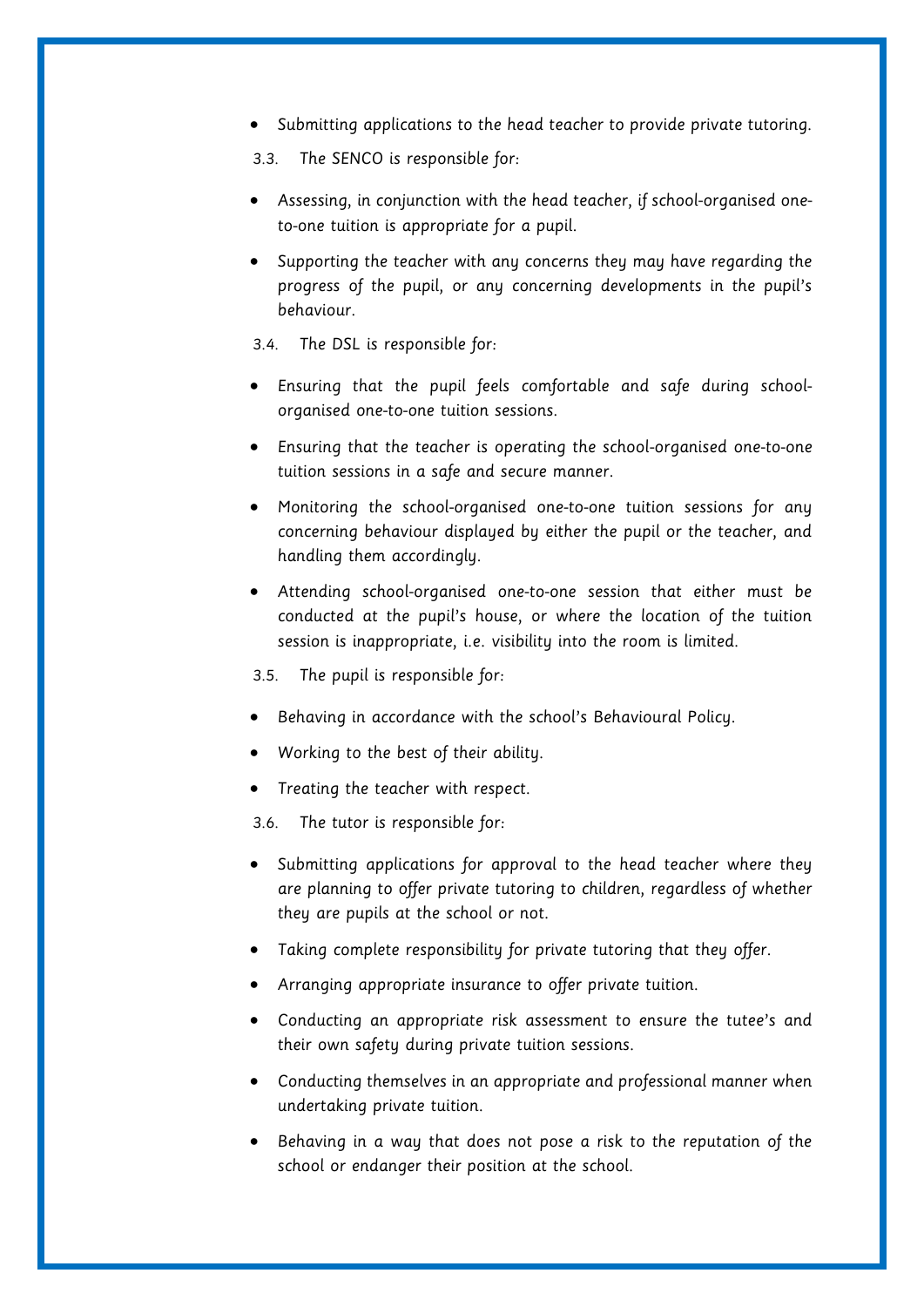3.7. The school will not accept responsibility or liability for teachers wishing to offer private tuition sessions to children.

## <span id="page-6-0"></span>**4. Staff behaviour**

- 4.1. All staff will be familiar with the Child Protection and Safeguarding Policy.
- 4.2. The teacher will be mindful of maintaining professional boundaries with the pupil.
- 4.3. The teacher will not treat the pupil as a friend, e.g. communicating via social media or sharing personal stories with the pupil.
- 4.4. The teacher will be aware that, despite them working in a schoolorganised one-to-one tuition setting, they are still in a position of trust and authority and will act accordingly.
- 4.5. For tutors offering private tuition, the school expects professional standards to be maintained, to protect the staff member's position and the reputation of the school.

## <span id="page-6-1"></span>**5. Allegations against staff**

- 5.1. Any allegations made against a member of staff will be treated with the utmost severity – allegations will be dealt with in accordance with the Allegations of Abuse Against Staff Policy.
- 5.2. The teacher may be disciplined in accordance with the school's Disciplinary Policy and Procedure if they do not conduct themselves in a professional manner.
- 5.3. If an allegation is made against any member of staff, the head teacher will discuss the matter with the DDSL and establish the appropriate action.
- 5.4. If the school becomes aware of an incident between a tutor and tutee in private tuition, the school may investigate the staff member's conduct at work.
- 5.5. Any staff member who is subject to an allegation investigation will be provided with the support that they are entitled to, in accordance with 'Keeping children safe in education'.

## <span id="page-6-2"></span>**6. School-organised one-to-one tuition procedures**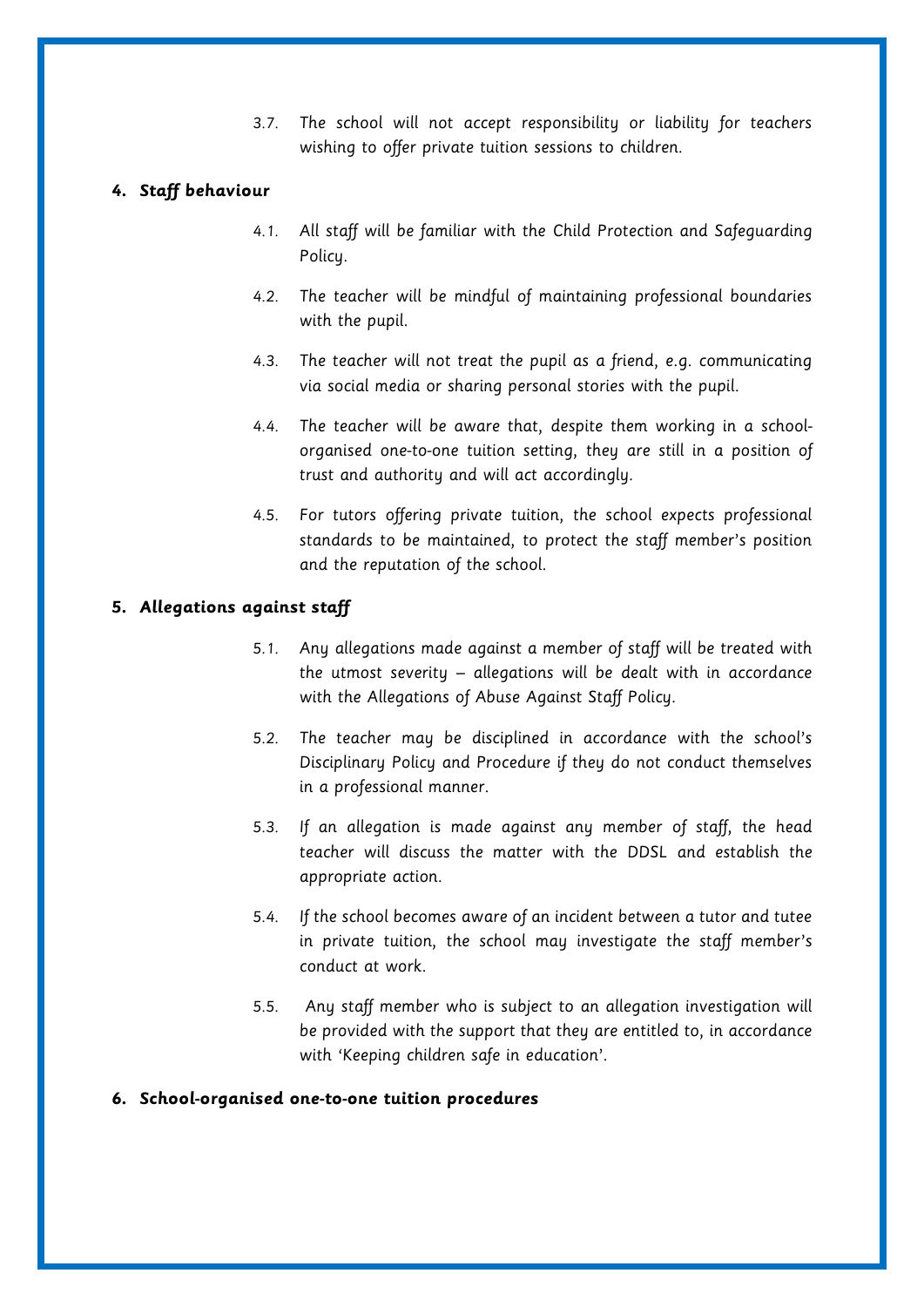- 6.1. The class teacher will confer with the parents of the pupil concerned and will inform parents of the decision to begin school-organised oneto-one tuition.
- 6.2. School-organised one-to-one tuition session will be held in St Mary's CE School.
- 6.3. The teacher will ensure that the pupil is aware of the boundaries of what the teacher can and cannot offer, e.g. understanding the difference between the teacher being able to offer academic support but not emotional personal support.
- 6.4. One-to-one tuition sessions will cover specific matters that are established and agreed to by the teacher delivering the tuition, the class teacher, and where appropriate, the pupil's parents, or the pupil themselves.
- 6.5. The duration of one-to-one tuition sessions will be decided on a caseby-case basis by the class teacher, other relevant members of staff and the pupil's parents, where appropriate.
- 6.6. The head teacher will ensure that the teacher delivering the one-toone tuition has the appropriate training.
- 6.7. Full and ongoing training regarding child protection, physical restraint and the use of reasonable force, and one-to-one tuition procedures will be provided for all staff with regular one-to-one tuition responsibilities.
- 6.8. The teacher will be aware of the school's Child Protection and Safeguarding Policy and will promote the welfare of the pupil.
- 6.9. One-to-one tuition sessions with the pupil will never be held in remote or secluded areas, and will always be held in clear visibility of other members of staff, such as in the library.
- 6.10. Where possible, doors to rooms where one-to-one tuition is being held will not be shut when the tuition is in progress.
- 6.11. Where it is not possible for doors to be open and to have desks between the pupil and the teacher, e.g. in a music lesson, the teacher will ensure that both parties can be seen through one or more windows.
- 6.12. In cases where one-to-one tuition session are conducted as home visits, e.g. during an exclusion, the pupil's parents will be present where possible. In cases where the parents cannot be present, the DSL or DDSL will attend the meetings with the teacher.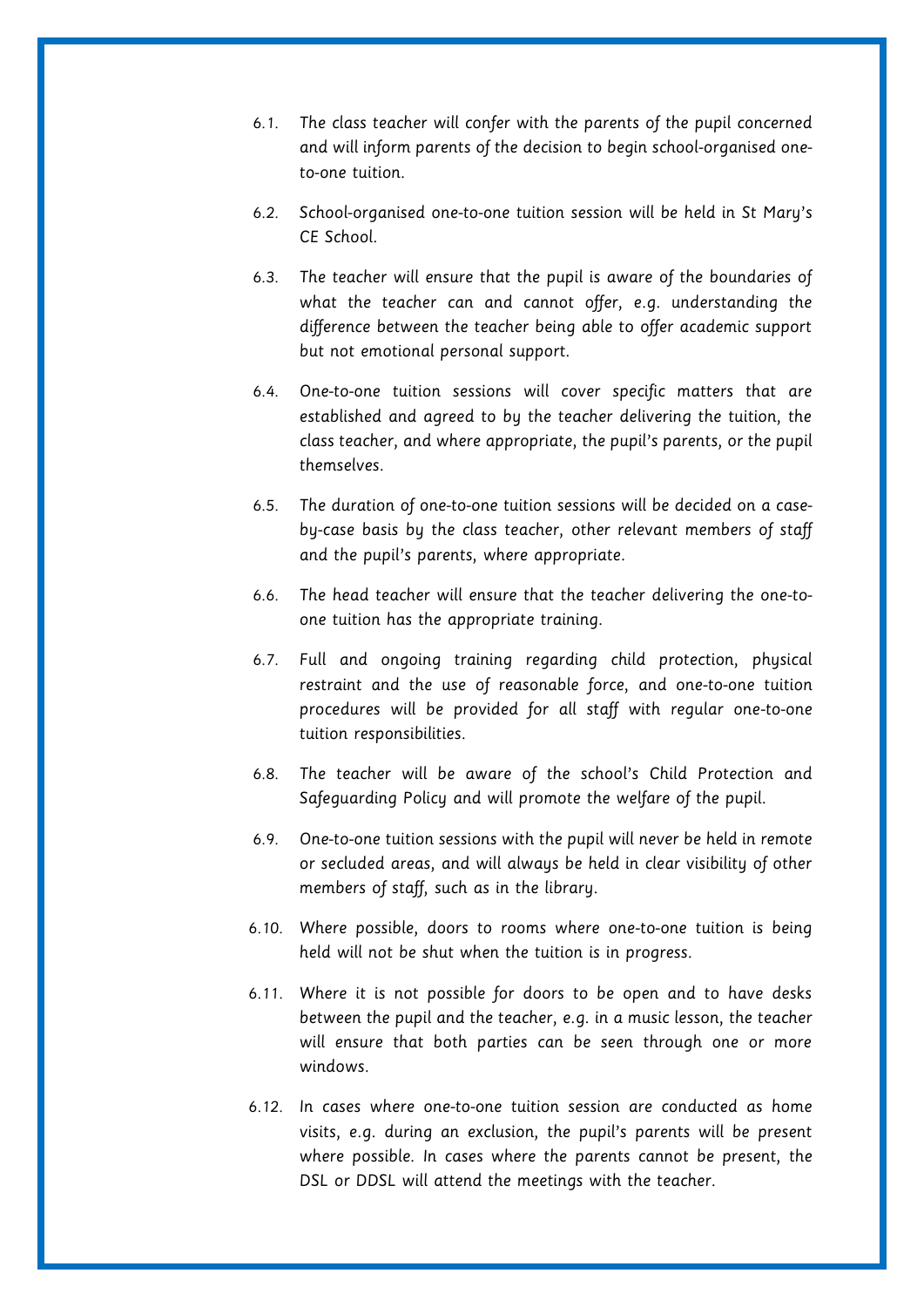- 6.13. If a pupil becomes emotional, distressed or angry during tuition, the teacher will seek the appropriate assistance from the DSL or other relevant member of staff. The incident will be reported to a senior member of staff, such as the DSL, and a record will be kept of the teacher's concerns.
- 6.14. Other members of staff will be available to give the appropriate assistance during one-to-one tuition, if necessary.
- 6.15. Pupils and their parents will be invited to meetings with the head teacher and the one-to-one tuition teacher, where the progress of the pupil, and any additional concerns the parents or pupil may have, will be discussed.
- 6.16. The head teacher will be informed of any changes to scheduled sessions.
- 6.17. If the teacher feels that there is an increased or changed level of risk, e.g. if the pupil begins to act inappropriately, the teacher will leave the session and inform the DSL of the development.
- 6.18. If the pupil requires medical attention, the teacher will be trained for such occurrences, or sessions will be overseen by a member of staff who is trained to deal with the relevant medical condition. Detailed procedures regarding pupils with medical conditions can be found in the school's Supporting Pupils with Medical Conditions Policy.
- <span id="page-8-0"></span>6.19. Tutors will not use school time to plan or prepare for private internal tutoring sessions.
- 6.20. The school encourages tutors to follow the same principles for private internal tutoring as they would for school-organised sessions, as explained in this policy.
- 6.21. The school will allow teachers to advertise their services in the school.
- 6.22. The school understands that tutor-tutee confidentiality is important, and will not ask tutors to conflict their private tutoring duties with their teaching position. Confidentiality arrangements between tutors/teachers, tutees/pupils and the school should be discussed by the head teacher, tutor/teacher and the tutee/pupil's parents.

### <span id="page-8-1"></span>**7. Monitoring and review**

- 7.1. This policy is reviewed annually by the headteacher and the DSL.
- 7.2. Any changes made to this policy will be communicated to all members of staff.